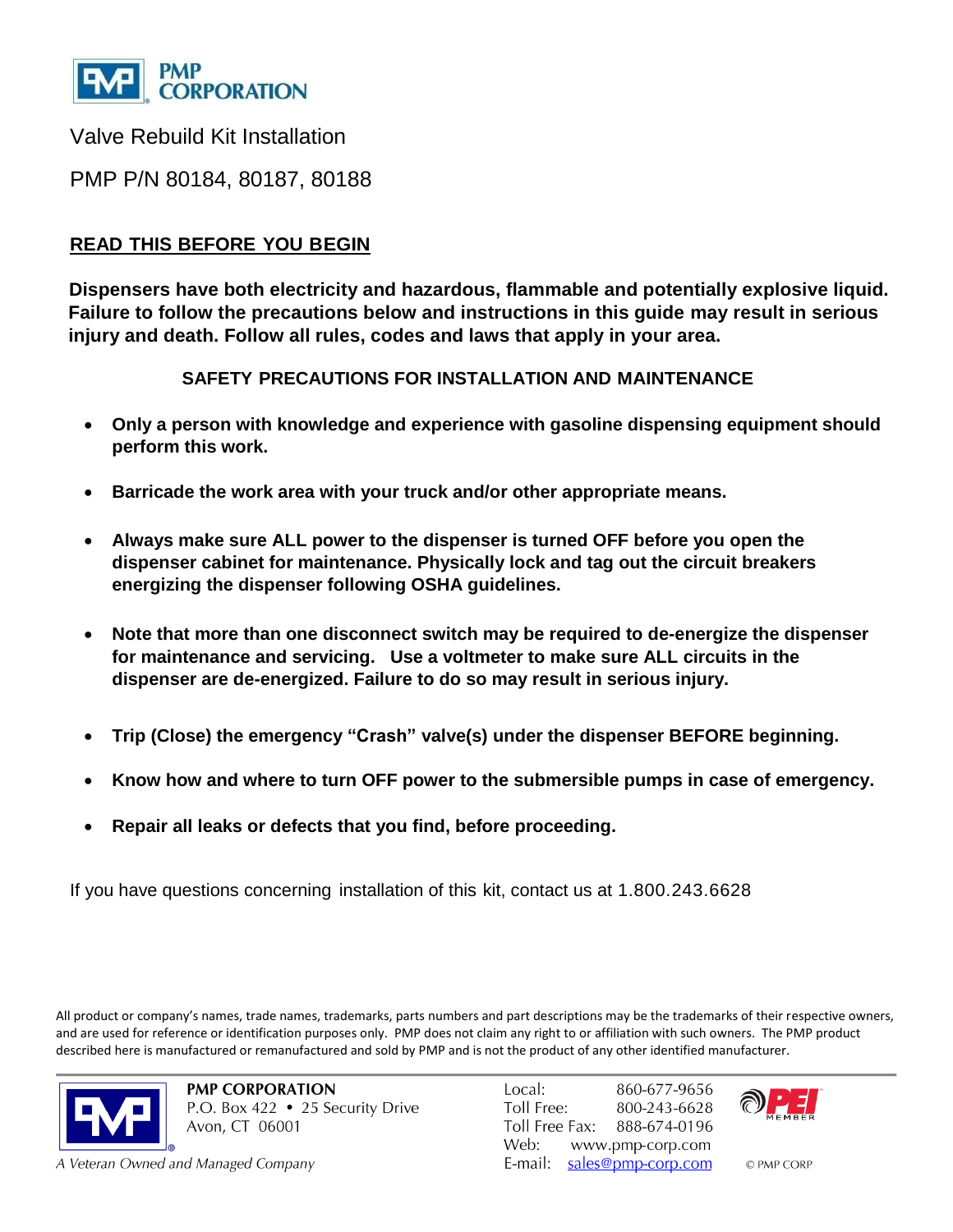## Valve Repair Kit Installation Instructions (PMP p/n 80184) (Rev 4/23/2014)

 $\Gamma$ 

 Needle-nose pliers Torque wrench

PMP Valve Repair Kit #80184 is used in the following 2-stage valves:

- Gilbarco® M02321A003, M07220K001 (Parker-Skinner® 1-1/4" XLG201620, PMP #22084, 22085)
- Gasboy® 067028 (Parker-Skinner 1-1/2" XLG201560, PMP #22058)
- Wayne® 888929, 888975 (Parker-Skinner 1-1/2" XLG201520, PMP #26071)

#### Contents of kit



| Part Name             | Qty |
|-----------------------|-----|
| Upper spring (narrow) | 1   |
| Upper plunger seal    | 1   |
| Lower plunger seal    | 1   |
| Flange O-ring         | 1   |
| Diaphragm spring      | 1   |
| Diaphragm assembly    | 1   |
| Body O-ring           | 1   |
| Pilot port O-ring     | 1   |
| Polishing paper       |     |

#### Tools required for installation

- ½" socket wrench
- $\bullet$  1-3/4" wrench

#### Kit installation procedure

- 1. Prepare a safe and clean work area.
- 2. Turn off electrical power to the valve and/or dispenser, and shut off fluid supply to the system. Depressurize piping.
- 3. Remove coil and conduit assembly from the top of the valve. This will include:
	- a) Detach wiring from junction box or driver board.
	- b) Loosen conduit components so that the coil/conduit assembly, then coil flange, can be removed from the valve cover.

CAUTION: Several small components will be loose once the coil flange/stem is clear from the valve body.



4. Remove lower plunger & spring assembly, upper plunger, upper plunger seal, upper spring, and flange O-ring.